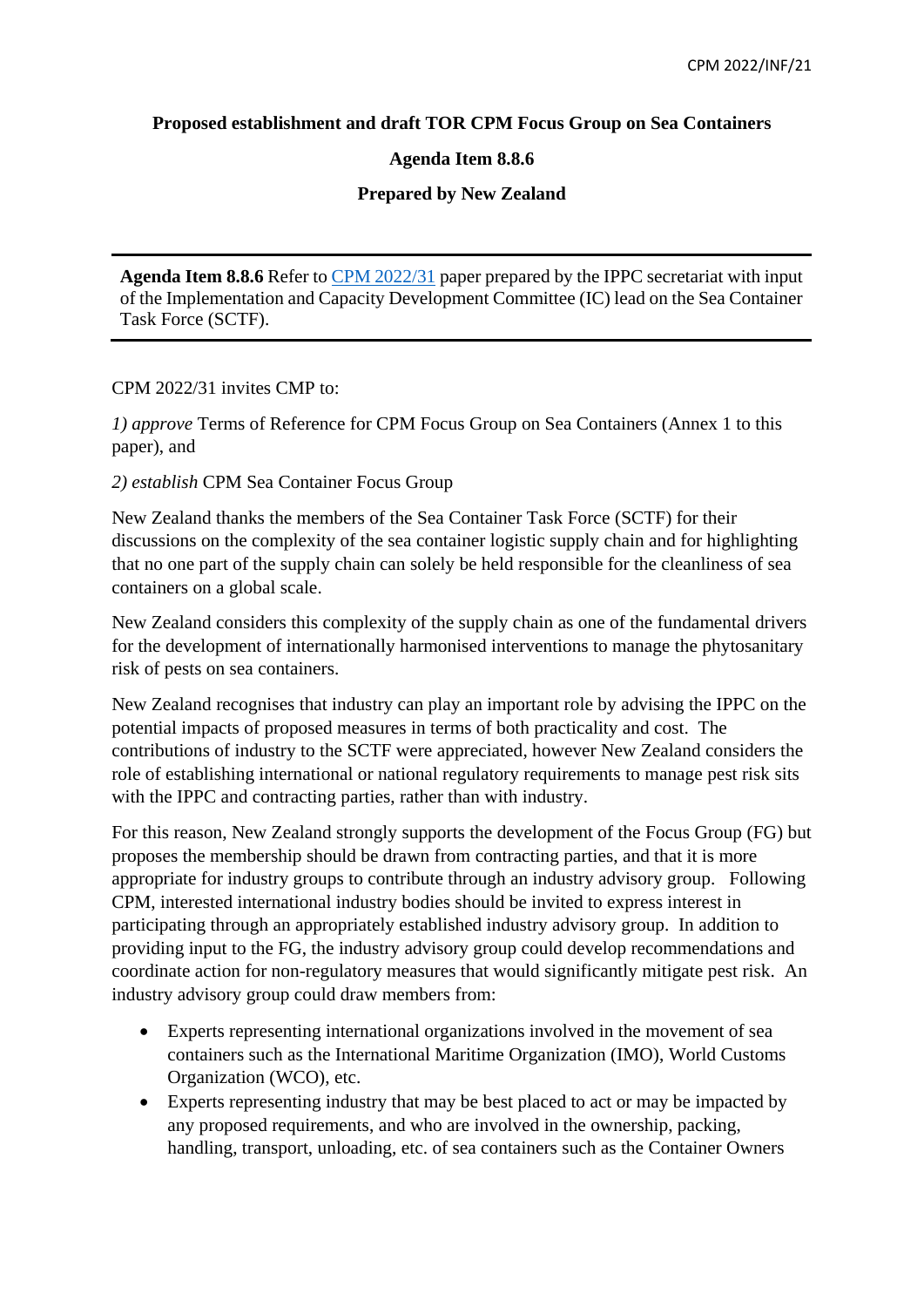Association (COA), the World Shipping Council (WSC), the Global Shippers Forum (GSF), etc.

New Zealand also suggests the following changes to the Terms of Reference:

- 1. The purpose and functions of the FG need to be clearer and more explicit.
- 2. The duration of the FG should be clearer. The Terms of Reference currently require the FG to report back at CPM-17 (2023). While New Zealand supports a report back in 2023, the term of the FG should be extended to CPM-18 (2024) to give them sufficient time to carefully consider the outcomes of the proposed international workshop, develop options for management of pest risks, draft a proposal and recommendations, and test recommendations with Bureau and Strategic Planning Group prior to requesting a decision from CPM.
- 3. The Terms of Reference should include the standardised content for such a Terms of Reference including Purpose, Membership, Functions, Funding, Duration, etc.

To address these issues New Zealand has submitted, for CPM consideration, a modified Terms of Reference for the CPM Focus Group on Sea Containers (attached as Annex 1).

Finally, New Zealand continues to recognise that pest risk management on the sea container pathway is complex and challenging and is likely to require both non-regulatory and regulatory interventions by industry and NPPOs. We consider the development of an international standard will be an important part of the solution.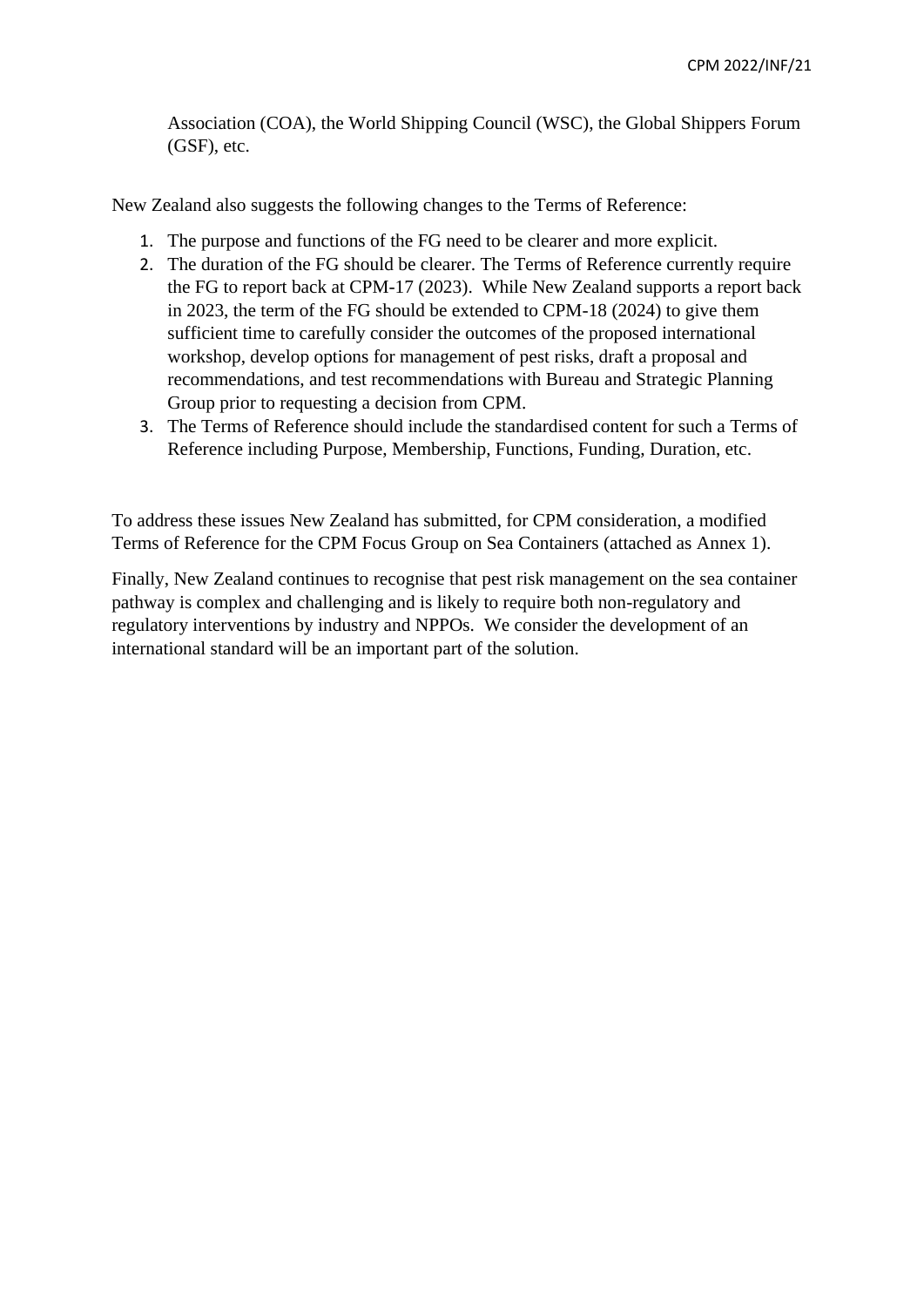# **Annex 1. [Proposed Draft] Terms of Reference for CPM Focus Group on Sea Containers**

### **A. Background**

In 2015, the CPM agreed on a five-year hiatus from pursuing the development of a global standard on sea containers. Some contracting parties and several regions were not ready to continue the development of a draft ISPM. There were various operational, legal, and practical issues that were thought to exceed national plant protection organization (NPPO) capacity and/or authority. It was agreed that after five years and based on Sea Container Task Force (SCTF) analysis of the impact of the complimentary actions recommended by the CPM on reducing pest risks associated with sea containers, the CPM would re-consider the need for developing a standard. More recent concerns related to 'contaminant' and quarantine pest detections in containers continue to highlight the urgent need for a global solution. The SCTF has made good progress in some areas, but other activities have become complex and have not been fully realized or completed. While there is a recognised need to manage the risks associated with sea containers the path forward is still unclear. The final report from the SCTF makes several recommendations that need to be considered. It is also expected that a workshop, to be held in 2022, will provide some recommendations.

CPM-15 (2021) discussed how best to move forward on the work related to the SCTF, whose mandate was ending at the end of 2021. CPM requested the SCTF to develop a draft Terms of Reference for a CPM Focus Group on sea containers.

The proposed purpose, membership, functions and duration of the Focus Group are described below.

### **B. Purpose**

The purpose of this Focus Group is to review all relevant materials and recommendations, develop viable options that will contribute to risk management and provide CPM with recommendations, including the option of development of an International Standard for Phytosanitary Measures (ISPM).

### **C. Membership**

The focus group will be composed of up to eleven experts taking account of geographical representation and gender balance as follows:

- Seven experts from contracting parties;
- One representative of the ten regional plant protection organizations (RPPOs)
- One representative of the CPM Bureau
- One representative of the Standards Committee (SC)

- One representative of the Implementation and Capacity Development Committee (IC).

Experts may represent more than one role.

The experts should include some members of the SCTF and have combined expertise and knowledge in:

- working with phytosanitary issues related to sea container movement;
- logistics of sea container movement;
- phytosanitary import or export systems related to the pest risk assessment and management of regulated articles;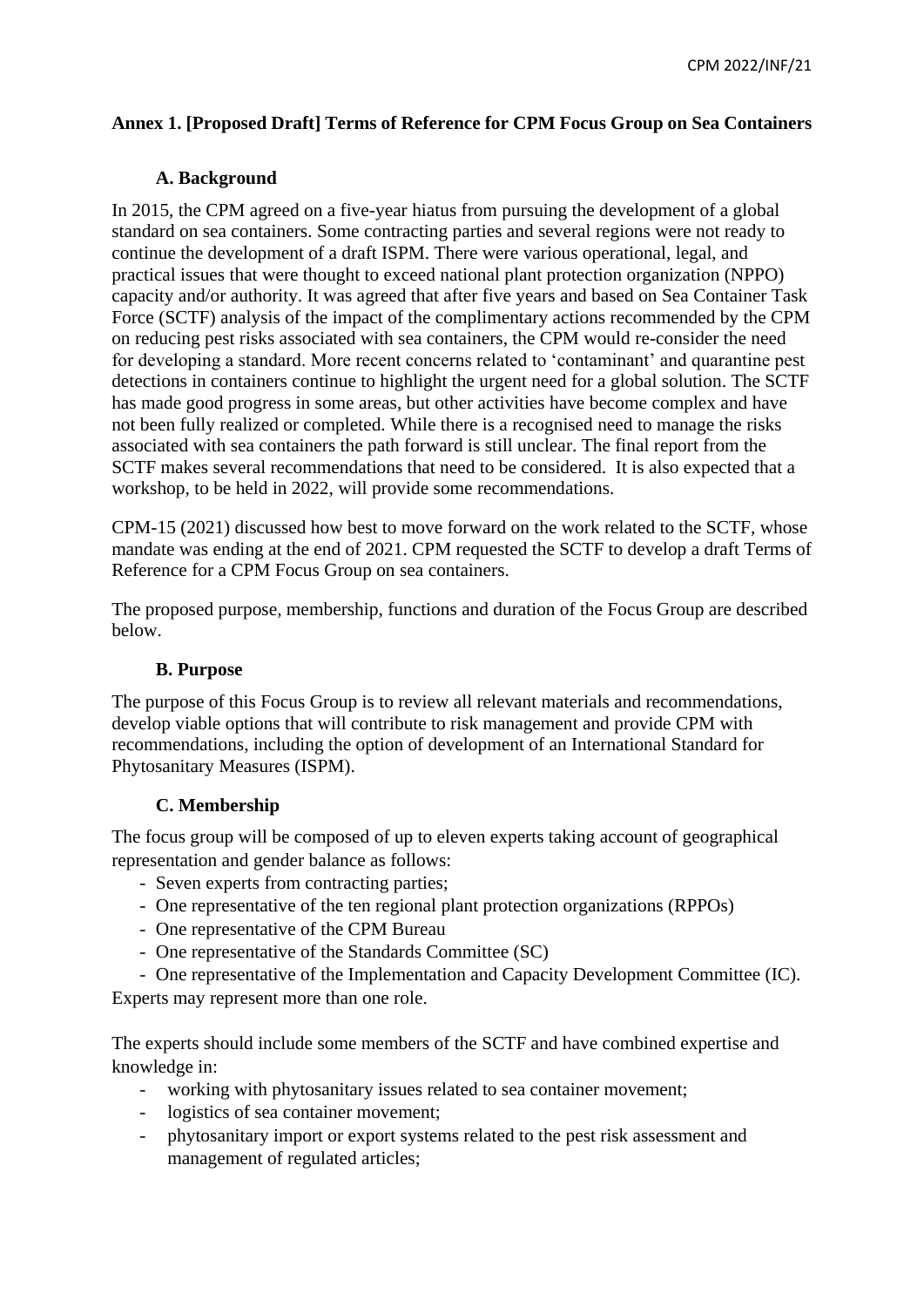- existing global and/or regional frameworks for the management of phytosanitary risks; and
- addressing issues related to reducing the movement of contaminating pests.

All members should have knowledge of the IPPC's mandate, strategic framework, and activities.

### **D. Process**

The member selection for the Focus Group shall be carried out according to the following guidelines:

- A call for nominations will be published on the IPPC website by June 2022 to allow contracting parties and regional plant protection organizations to nominate their representatives to be part of the Focus Group. Each region shall nominate one or more experts from different disciplines to fit some of the skill sets described under "Membership".
- The IPPC Secretariat will review the nominations and submit them to CPM Bureau for selection assuring gender and geographical balance. The CPM-Bureau should endeavour to select at least one nominee from each FAO region as the regional representative in the Focus Group, aiming to cover as many regions as possible.

The Focus Group will convene virtually for the first time by August 2022 to select its chairperson, discuss its functions and plan the work described in section D.

### **E. Functions**

The CPM FG will:

- 1) *review* and *consider* the various reports of the SCTF, the recommendations of the SCTF final report; the recommendations and conclusions arising from the 2022 workshop, and other material and experiences on the topic.
- 2) *discuss and agree* conclusions from the review mentioned in item 1, *identify* potential regulatory and non-regulatory options necessary for efficient and effective management of the phytosanitary risks associated with the movement of sea containers; and *consider* for each option, the possible impact on container logistics, supply chains and NPPOs, including cost and resource implications for the various parties in those supply chains.
- 3) *examine* the practicalities needed for such options including, if applicable, legal frameworks and liability issues for the IPPC Secretariat and FAO, and *consider* how legal risk could be managed;
- 4) *identify* and *describe* a preferred option or options;
- 5) *review* and *clarify* for preferred options the roles of NPPOs and industry and roles, if any, for the FAO, the IPPC Secretariat, and RPPOs;
- 6) *identify* and *prioritize* the systems and tools that may be most useful to NPPOs who would be involved in implementing preferred options;
- 7) *consider* and *estimate* the resources required by NPPOs and industry parties in the international containerized supply chains, to establish and operate preferred options.
- 8) *develop* a draft plan to establish an FG recommended system to manage pest risks associated with the movement of sea containers.